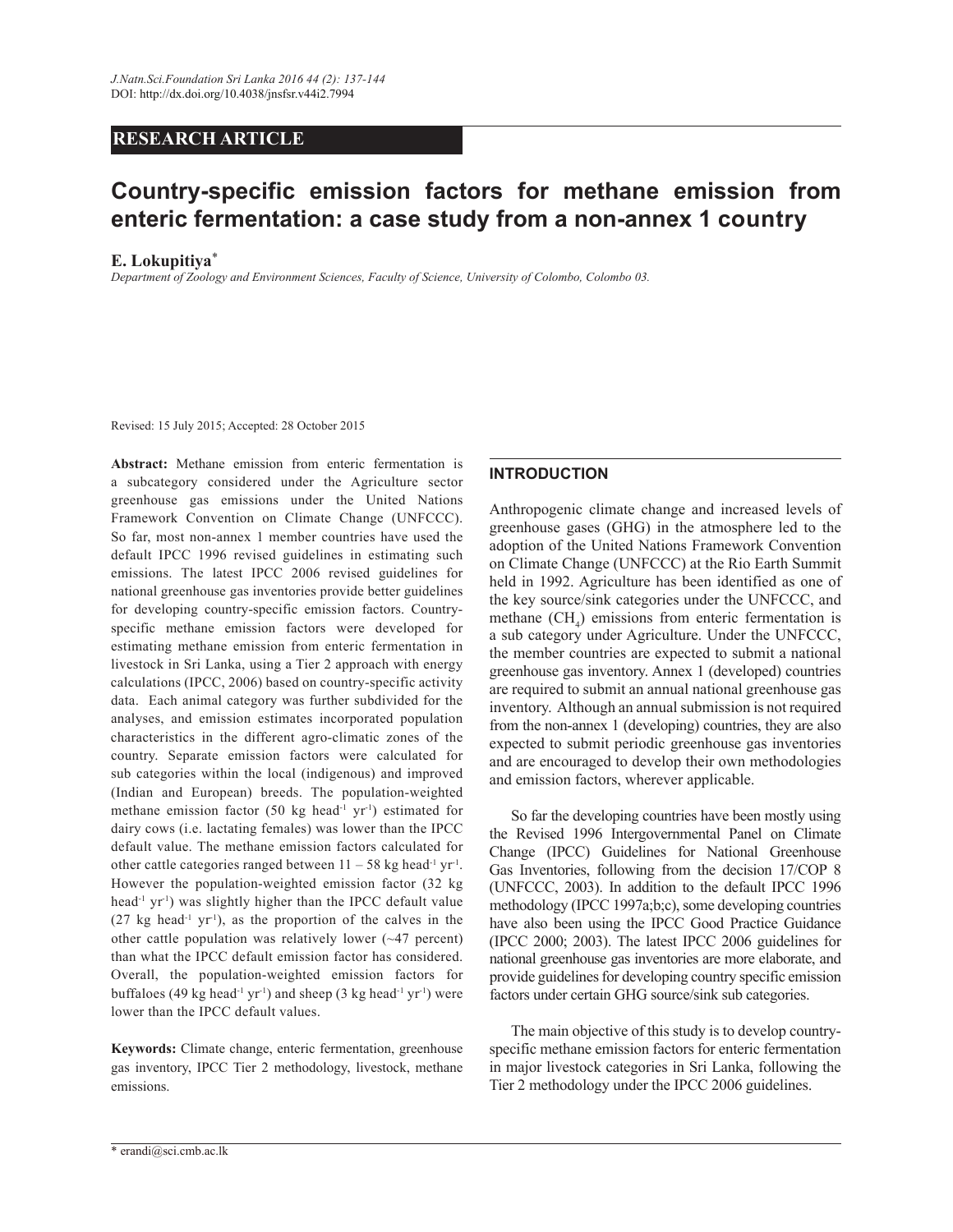| Category         | Dry Zone  | Wet Zone  | Intermediate Zone | Total      |  |
|------------------|-----------|-----------|-------------------|------------|--|
| 2002             |           |           |                   |            |  |
| Cattle           | 591,997   | 217,407   | 277,185           | 1,086,589  |  |
| <b>Buffaloes</b> | 132,121   | 65,369    | 89,936            | 287,426    |  |
| Sheep and goat   | 182,268   | 38,076    | 44,240            | 264,584    |  |
| Swine            | 26,857    | 15,725    | 15,770            | 58,352     |  |
| Poultry*         | 4,331,663 | 4,458,197 | 4,386,181         | 13,176,041 |  |
| Total            | 5,264,906 | 4,786,774 | 4,813,312         | 14,872,992 |  |
| 2014             |           |           |                   |            |  |
| Cattle           | 658,200   | 236,150   | 210,430           | 1,104,780  |  |
| <b>Buffaloes</b> | 177,280   | 83,690    | 59,720            | 320,690    |  |
| Sheep and goat   | 186,480   | 85,580    | 38,030            | 310,090    |  |
| Swine            | 52,700    | 37,670    | 14,840            | 105,210    |  |
| Poultry*         | 4,074,685 | 5,422,550 | 7,144,875         | 16,642,110 |  |
| Total            | 5,149,345 | 5,865,640 | 7,467,895         | 18,482,880 |  |

**Table 1:** Livestock population in different agro ecological zones of Sri Lanka in 2002 and 2014

\* Chickens, ducks, and turkey.

Source: Department of Census and Statistics (*http://www.statistics.gov.lk/agriculture/*)

Agriculture is a major economic sector in the developing countries in South Asia. In Sri Lanka, the overall agriculture sector and livestock sub sector contribute 11.1 % and 1.0 %, respectively to the gross domestic product (GDP) (Central Bank of Sri Lanka, 2013). Although the livestock sector has been used for the dairy requirement of the country, the major part of the requirement is still met by dairy imports (Abeygunawardena *et al*., 1997; Bandara *et al*., 2011). Sri Lanka, as a tropical island in the Indian Ocean, has been experiencing various impacts of climate change. The country has been a member of the United Nations Framework Convention on Climate Change (UNFCCC) since its ratification in 1993. So far, Sri Lanka has produced two national communications including sector wise greenhouse gas inventories. The current study analyses the country-specific activity data and other information to derive country-specific methane emission factors for enteric fermentation using the IPCC Tier 2 methodology (IPCC, 2006), to supplement and compare with the existing default values given by the IPCC (2006) for livestock in the Indian subcontinent.

### **Methane emission from enteric fermentation**

Livestock populations with ruminants emit methane due to the anaerobic digestive process in the forestomachs (i.e. fermentation). Up to 12 % of dietary energy in ruminant livestock can be lost in the form of methane (Blaxter, 1967), and such methane production from ruminants could range from 250 to 500 liters a day (Johnson & Johnson, 1995). Enteric fermentation contributes to 17 % of the global methane emissions (Knapp *et al.*, 2014). The amount of  $CH<sub>4</sub>$  emitted depends on the body size, metabolism, activity level

of the animals, and their feed quality, etc. Low quality forage including grasses causes higher amounts of  $CH<sub>4</sub>$ emission, and most of the indigenous/local cattle and buffaloes in Sri Lanka feed on low quality grasses, straw, and other crop residues (Zemmerlink *et al*., 1999). Improved (European and Indian) cattle breeds are normally given higher quality, concentrate feed, mostly consisting of coconut cake and rice bran (Buvendran, 1977) and they have higher digestive efficiencies with reduced  $CH<sub>4</sub>$  emissions.

 In Sri Lanka, cattle and buffaloes are the major livestock groups, while goats, swine, and sheep remain as the minor groups (Table 1). Cattle, buffaloes, and sheep are the ruminant categories, and country-specific emission factors for methane emissions from enteric fermentation were derived considering the sub categories of these animals.

## **METHODOLOGY**

In deriving the methane emission factors, population characteristics of the different livestock categories were studied using population data from the agriculture census in 2002 (*http://www.statistics.gov.lk/agriculture/*) (Table 1), which was the last comprehensive census on livestock in Sri Lanka including information on local (i.e. indigenous) and improved breeds.

 Out of all cattle breeds, indigenous cattle constituted about 85 % of the population, while improved breeds constituted 15 %. Indigenous cattle constituted 93, 86.2, and 76 % of the total population in Dry, Intermediate,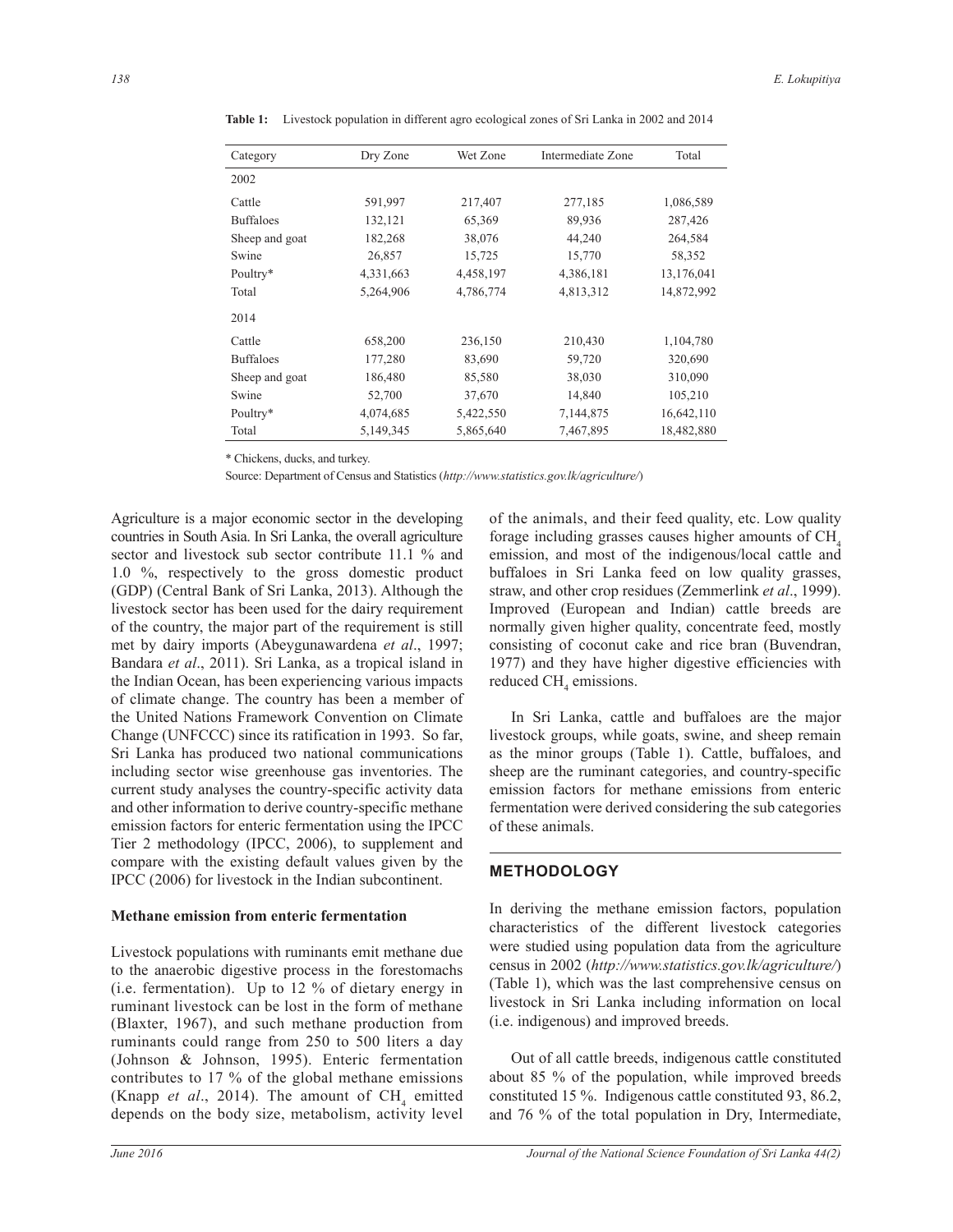| Animal breed      |                | Weight (kg)      |         | Weight<br>gain per | Milk<br>production        | Percent<br>fat in | Wool<br>production   |
|-------------------|----------------|------------------|---------|--------------------|---------------------------|-------------------|----------------------|
|                   | Adult<br>males | Adult<br>females | Calves* | day $(g)$          | per lactation<br>(Litres) | milk              | (kgyr <sup>1</sup> ) |
| Cattle            |                |                  |         |                    |                           |                   |                      |
| Friesian          | $360 - 410$    | $250 - 300$      | 32      | 550                | $3000 - 3500$             | $3.0 - 3.5$       | $\overline{a}$       |
| Ayershire         | $320 - 360$    | $225 - 270$      | 30      |                    | $2750 - 3000$             | 4.0               |                      |
| Jersey            | $270 - 320$    | $180 - 225$      | 25      | 410                | 2250                      | $4.5 - 5.4$       | $\overline{a}$       |
| Australian        | $270 - 320$    | $180 - 225$      | 27      |                    | 2000                      | $4.5 - 5.4$       | --                   |
| Sahiwal           | $225 - 270$    | $180 - 200$      | 22      | 375                | 1100                      | 4.5               | --                   |
| Red Sindhi        | $200 - 225$    | $135 - 160$      | 20      |                    | 1000                      | $4.5 - 4.9$       | --                   |
| Tharpakar         | $225 - 270$    | $180 - 200$      | 25      |                    | 1000                      | $4.2 - 4.7$       |                      |
| Indigenous        | $160 - 200$    | $140 - 180$      | 18      | 260                | 450                       | $4.2 - 4.7$       | --                   |
| <b>Bufflaloes</b> |                |                  |         |                    |                           |                   |                      |
| Murrah            | 600            | 500              | 35      | 600                | $\overline{a}$            | 7.6               |                      |
| Nilli Ravi        | 600            | 500              | 33      | 550                |                           | 7.8               |                      |
| Indigenous        | $200 - 225$    | $180 - 200$      | 22      | 375                | 300                       | $7.2 - 7.7$       | --                   |
| Goats             |                |                  |         |                    |                           |                   |                      |
| Jamnapari         | $35 - 45$      | $30 - 32$        | 2.5     |                    |                           | $5.6 - 6.0$       |                      |
| Sannan            | $34 - 43$      | $23 - 34$        | 2.0     | 110                | 375                       | 3.6               |                      |
| Indigenous        | $\overline{a}$ | $-$              | 1.6     | 90                 |                           | 4.2               | $\overline{a}$       |
| Sheep             |                |                  |         |                    |                           |                   |                      |
| South Down        | $40 - 45$      | $30 - 32$        | ۰.      |                    | --                        |                   | $1.5 - 2.0$          |
| Red Madras        | $30 - 40$      | $20 - 30$        | $2 - 3$ |                    |                           |                   |                      |
| Jaffna sheep      | $15 - 20$      | $\overline{7}$   | 1.2     |                    | --                        | --                |                      |
| Indigenous        | $15 - 20$      | 7                | 1.2     |                    |                           | $-$               |                      |
| Swine             |                |                  |         |                    |                           |                   |                      |
| Landacre          |                |                  | 1.4     | 450                |                           |                   |                      |
| Large white       | $135 - 200$    |                  | 1.2     | 400                |                           |                   |                      |
| Indigenous        |                |                  | 0.8     | 225                |                           |                   |                      |

**Table 2:** Information relevant to prominent livestock types in Sri Lanka

\* Weight at birth; -- not relevant or data unavailable. Source: Ministry of Livestock Development, 2008 (*unpublished data*)

and Wet Zones, respectively. Similarly, indigenous buffaloes accounted for 92.2, 92.3, and 84.7 % of the total buffalo population in the Dry, Intermediate, and Wet Zones, respectively. Improved buffalo population in the country was only about 9 % of the total buffalo population. From 2002 to 2014, the total numbers in different livestock categories have increased with a marked reduction in the numbers of ruminant livestock in the Intermediate Zone.

 Some information on the local and improved cattle and other livestock breeds are given in Table 2. The information given has the average values at national scale. For the inventory analyses district-wise populations

of different livestock categories [i.e. males, females (lactating *versus* non lactating), calves] were considered. Since the different categories of cattle and buffaloes comprise the majority of the livestock in Sri Lanka (Table 1), this study focused mostly on estimating the country-specific  $CH_4$  emission factors for the subcategories of these two animal groups. In addition, the emission factors for sheep and goats were estimated considering the populations of the latter two groups together.

 Country-specific emission factors were derived using the nationally available breed- and subpopulation information; each animal category was further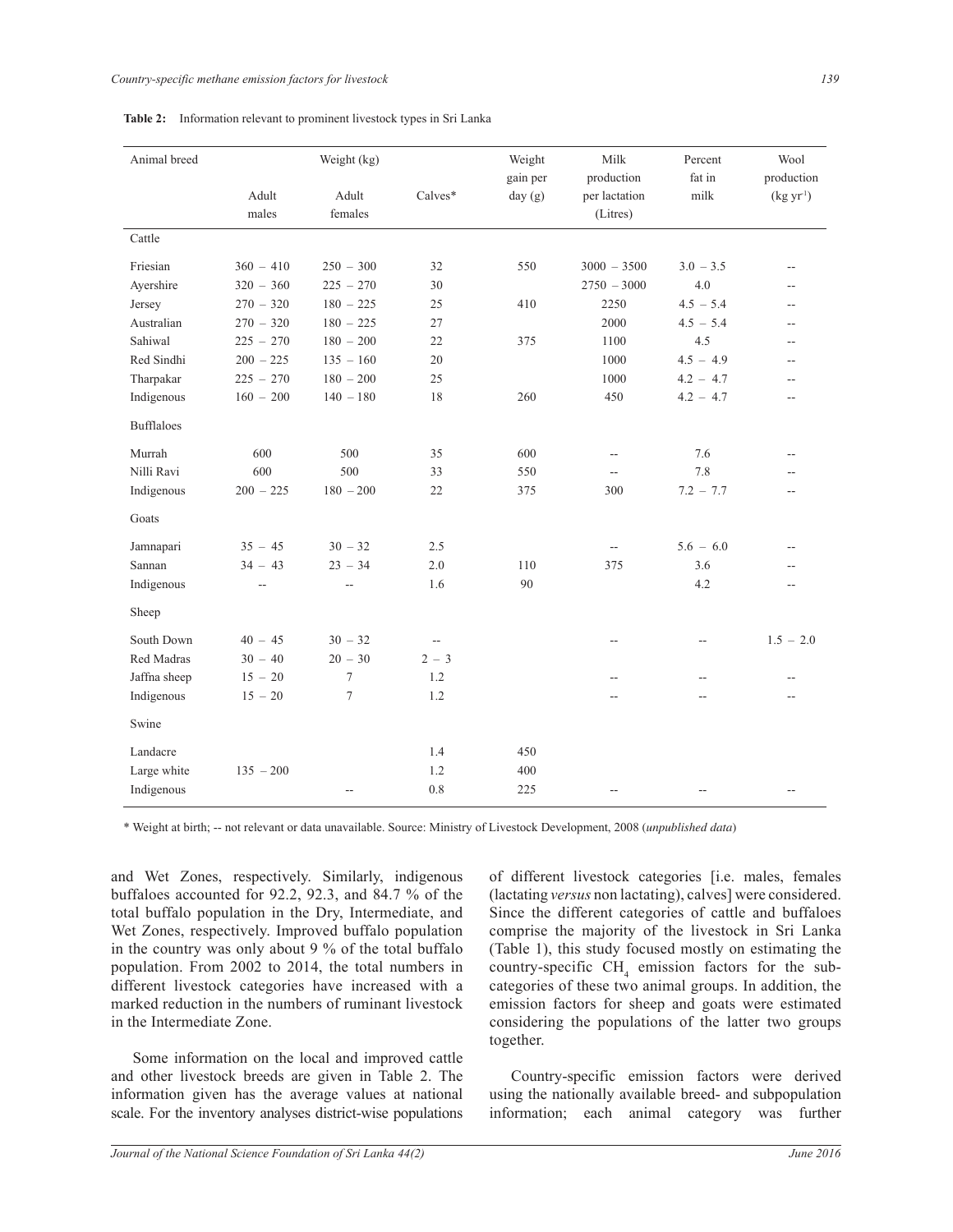subdivided for the analyses. It was considered that all the cattle in Sri Lanka are used for dairy (not meat) production, and the cattle population was subdivided as mature dairy cows, mature bulls, and growing cattle (i.e. calves, heifers). The average milk production in improved and local cows in different ecological zones (i.e. dry, intermediate, wet hilly, and other wet regions; Table 3) were considered in estimating the final weighted average for each animal subcategory in the country. For estimating the  $CH<sub>4</sub>$  emission factor from enteric fermentation, a Tier 2 approach was used in gross energy calculations (IPCC, 2006) based on country-specific activity data, including the information provided in Tables 1, 2 and 3.

The estimation of  $CH<sub>4</sub>$  emission factor for different subcategories of cattle and buffaloes incorporated the calculation of the following energy components using the algorithms detailed in IPCC (2006): maintenance energy ( $NE_{m}$ ) calculation based on the body weights of different subcategories of the livestock (Table 1); activity energy  $(NE_a)$  calculation concerning the maintenance energy and the energy expenditure in finding food; growth energy ( $NE_{g}$ ) for the young considering average daily weight gain and live average- and mature body weights (Table 2); lactation energy  $(NE_l)$  calculation using the milk production and the percentage of milk fat (Tables 2 and 3); work energy (NE<sub>work</sub>) based on the body weight (Table 2) and the number of hours spent on draft power; pregnancy energy  $(NE_p)$  as a fraction of the maintenance energy; energy requirement for annual wool production ( $NE_{\text{wool}}$ ; for sheep only); ratios of net energy available in the diet for maintenance and growth with respect to digestible energy consumed (i.e. REM and REG, respectively [(IPCC, 2006); equation (1)]; digestible energy corresponds to the proportion of energy in the feed not excreted in the faeces (IPCC, 2000).

 The final gross energy (GE) calculation involved all the above different components of energy and the ratios REM and REG [(IPCC, 2006); equation (1)]. The estimated GE was then used for deriving the final  $CH<sub>4</sub>$ emission factors for different subcategories of animals [equation (2); (IPCC, 2006)].

$$
GE = \left[ \frac{\left[ \frac{\left(NE_m + NE_a + NE_t + NE_{work} + NE_p\right)}{REM}\right] + \left[ \frac{\left(NE_s + NE_{wood}\right)}{REG} \right]}{ \frac{DE\%}{100}} \right]
$$
...(1)

Where:

| <b>GE</b>                     | $=$ gross energy for cattle and buffaloes, MJ day <sup>-1</sup> |
|-------------------------------|-----------------------------------------------------------------|
| NE<br>'n                      | $=$ net energy required by the animal for                       |
|                               | maintenance, MJ day <sup>1</sup>                                |
| NE.                           | $=$ net energy for animal activity, MJ day <sup>-1</sup>        |
| NE,                           | $=$ net energy for lactation, MJ day <sup>-1</sup>              |
| $\mathrm{NE}_{\mathrm{work}}$ | $=$ net energy for work, MJ day <sup>-1</sup>                   |
| $NE_{p}$                      | $=$ net energy required for pregnancy, MJ day <sup>-1</sup>     |
| <b>REM</b>                    | $=$ ratio of net energy available in a diet for                 |
|                               | maintenance to digestible energy consumed                       |
| NE.                           | $=$ net energy needed for growth, MJ day <sup>-1</sup>          |
| $NE$ <sub>wool</sub>          | = net energy required to produce a year of                      |
|                               | wool, MJ day <sup>1</sup> (considered only for sheep)           |
| <b>REG</b>                    | $=$ ratio of net energy available for growth in a               |
|                               | diet to digestible energy consumed                              |
| DE %                          | = digestible energy expressed as a percentage                   |
|                               | of gross energy                                                 |
|                               |                                                                 |

$$
EF = \left[ \frac{GE * \frac{(Y_m)}{100} \right] * 365}{55.65} \dots (2)
$$

Where:

 $EF$  = emission factor, kg CH<sub>4</sub> head<sup>-1</sup> yr<sup>-1</sup>

 $GE$  = gross energy intake, MJ head<sup>-1</sup> day<sup>-1</sup>

 $Y_m$  = methane conversion factor, per cent of gross energy in feed converted to methane

The factor 55.65 (MJ/kg  $CH<sub>4</sub>$ ) is the energy content of methane.

 The above detailed components of gross energy (i.e. maintenance energy, activity energy, lactation energy, growth energy, pregnancy energy, etc.) and  $CH<sub>4</sub>$  emission factors were estimated for different ruminant livestock categories. All the energy estimates and  $\text{CH}_4$  emission factors were estimated separately for the improved and local populations of lactating females, non-lactating females, mature bulls, and calves (less than 3 years).

Final  $CH<sub>4</sub>$  emission factors were estimated for the two main IPCC categories: dairy (i.e. mature cows that are producing milk in commercial quantities for human consumption), and other cattle (i.e. cows not currently lactating, bulls, and calves). The final  $\mathrm{CH}_4$  emission factor for other cattle was calculated as a population-weighted estimate based on the population of each subcategory involved (Table 5). Forty seven percent of the other cattle in the local population were calves. It was assumed that calves less than 3 months emit a negligible amount of  $CH<sub>4</sub>$  (and thus avoided in the estimation of  $CH<sub>4</sub>$ ), and assumed to be 20 % of the total calf population.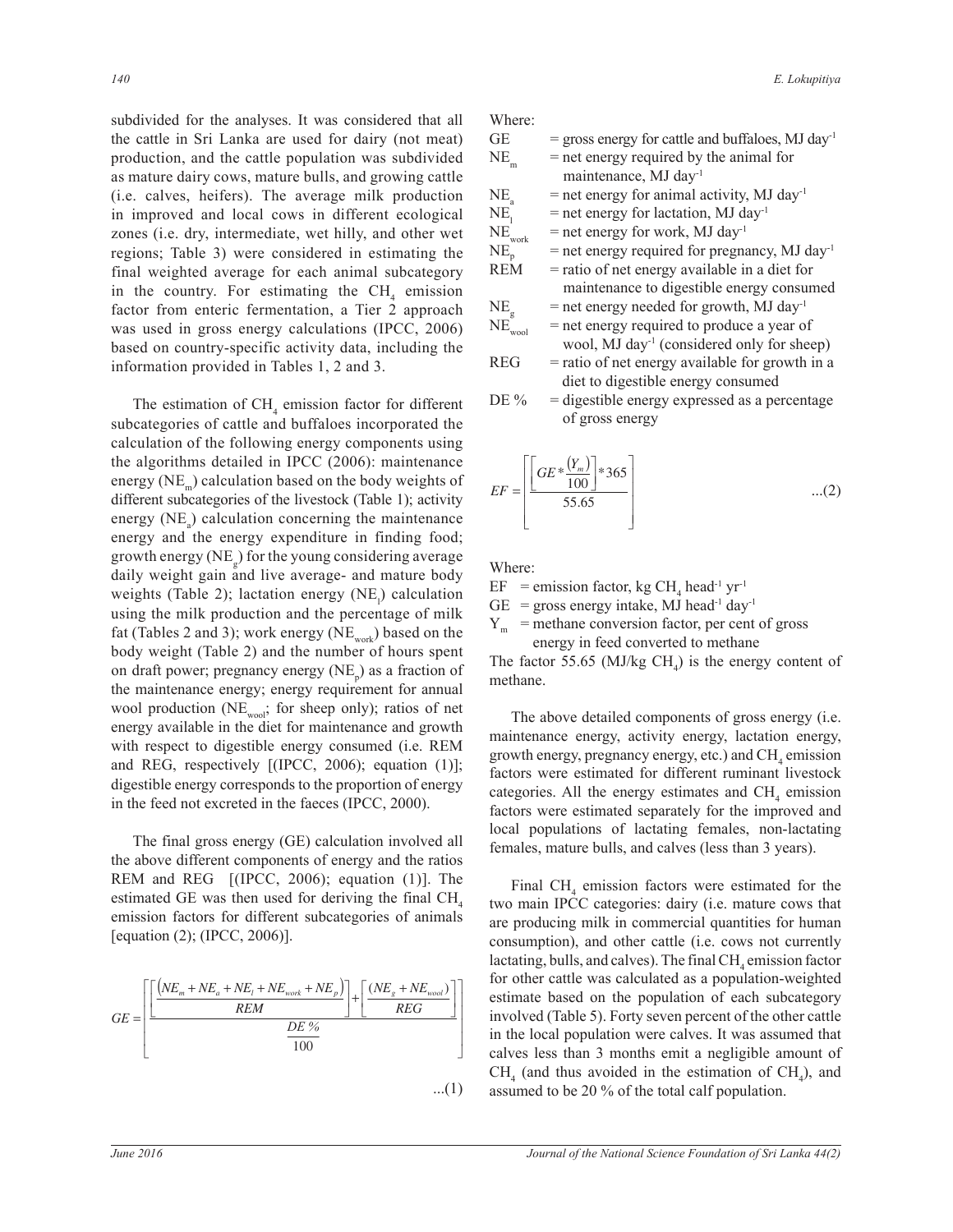| Agro-ecological zone | Local cows | Improved cows | <b>Buffaloes</b> |
|----------------------|------------|---------------|------------------|
| Dry                  | 1.0        | 2.7           | 1.0              |
| Intermediate         | 1.0        | 3.0           | 0.7              |
| Wet hilly            | 2.0        | 6.0           | 1.1              |
| Low country wet      | 13         | 3.4           | 0.8              |

Table 3: Average daily milk production\* (kg head<sup>-1</sup> day<sup>-1</sup>)

\* These estimates were based on the population and milk production data at district level [Source: Census of Agriculture 2002, Department of Census and Statistics (*http://www.statistics.gov.lk/agriculture/*)]; certain estimates were amended considering the values observed for main dairy production systems within the country (Ibrahim *et al*., 1999; Bandara, 2001; Ranaweera, 2009)

Due to lack of exact information, several assumptions had to be made in estimating certain energy components using the IPCC (2006) Tier 2 guidelines. In estimating the activity energy, the IPCC (2006) has provided default activity coefficients of 0 and 0.17 (dimensionless) for stall-fed [i.e. confined to small areas (tethered, pen, or barn)] and pasture-fed cattle, respectively; the activity coefficient for pasture fed cattle given by the IPCC (2006) was modified by using multiplication factors of 0.4 and 0.5 for improved and local cattle, respectively, as they are stall-fed (and fodder- and concentrate-fed) during certain periods of their life. In estimating the work energy for mature cattle and buffaloes, the number of work hours per day was assumed as 1.2 hrs per day considering the very low annual use of draft power within the country. The work energy and pregnancy energy coefficients given by the IPCC (2006) for cattle and buffaloes were further modified considering the fraction of draught animals in the population (i.e. 0.6 and 0.8 in improved and local cattle populations, respectively) and the percentage of females giving birth in a year (i.e. 70 and 85 % in improved and local cows, respectively). The average calf weight for each livestock category was estimated based on the birth weights and daily weight gains (Table 2), considering the population of growing animals/calves under 3 years of age. The digestible energy was considered as 70 % and 55 % for improved and indigenous cattle, respectively, based on the expert opinion and the percentages suggested by IPCC (2006); a lower methane conversion factor (i.e. 5.5 %) was considered for the improved cattle, compared to the local population (i.e. 6.5 %), based on the value ranges given by IPCC (2006).

 The improved buffaloes constituted only 9 % of the total population, and thus weighted emission factors were derived using the Tier 2 method for dairy and other buffaloes considering the percentage of local and improved buffaloes in the total population. Sixty percent digestible energy was assumed for improved buffaloes, while 55 % digestible energy was assumed for local buffaloes based on expert opinion; a methane conversion factor of 6.0 % was considered.

## **RESULTS AND DISCUSSION**

The estimates of energy components in different livestock categories using IPCC (2006) guidelines involved elaborate calculations; the estimates made for cattle are provided in Table 4. The methane emission factors estimated by including the energy estimates in equation 1 and equation 2 are given in Table 5.

 Out of all the cattle subcategories, indigenous mature bulls had the highest methane emission factors. Due to occasional use in draft power and high maintenance requirement due to larger size and body weight, indigenous mature bulls had higher  $\text{CH}_4$  emission factors compared to the cows. The emission factor for the improved dairy cows is slightly lower than that for the improved bulls. Improved bulls weighed between 200 – 400 kg, requiring more maintenance energy compared to the cows and indigenous bulls. The overall gross energy intake and  $CH<sub>4</sub>$  emission factors were lower for the cows and bulls of the improved varieties compared to the indigenous ones, due to higher digestible energy associated with the feed given to the improved cattle.

 However, the improved calves had higher emission factors compared to the indigenous ones, mostly due to the higher maintenance and growth energy associated with their larger body size and weight. The lactating cows in both indigenous and improved cattle had higher  $CH<sub>4</sub>$ emission factors compared to the non-lactating cows.

 When a population-weighted emission factor was calculated for the dairy cattle in Sri Lanka considering the separate emission factors estimated for the improved and local cattle (Table 5), it yielded a value of 50 kg  $CH<sub>4</sub>$  head<sup>-1</sup>, which is lower than the IPCC (2006) default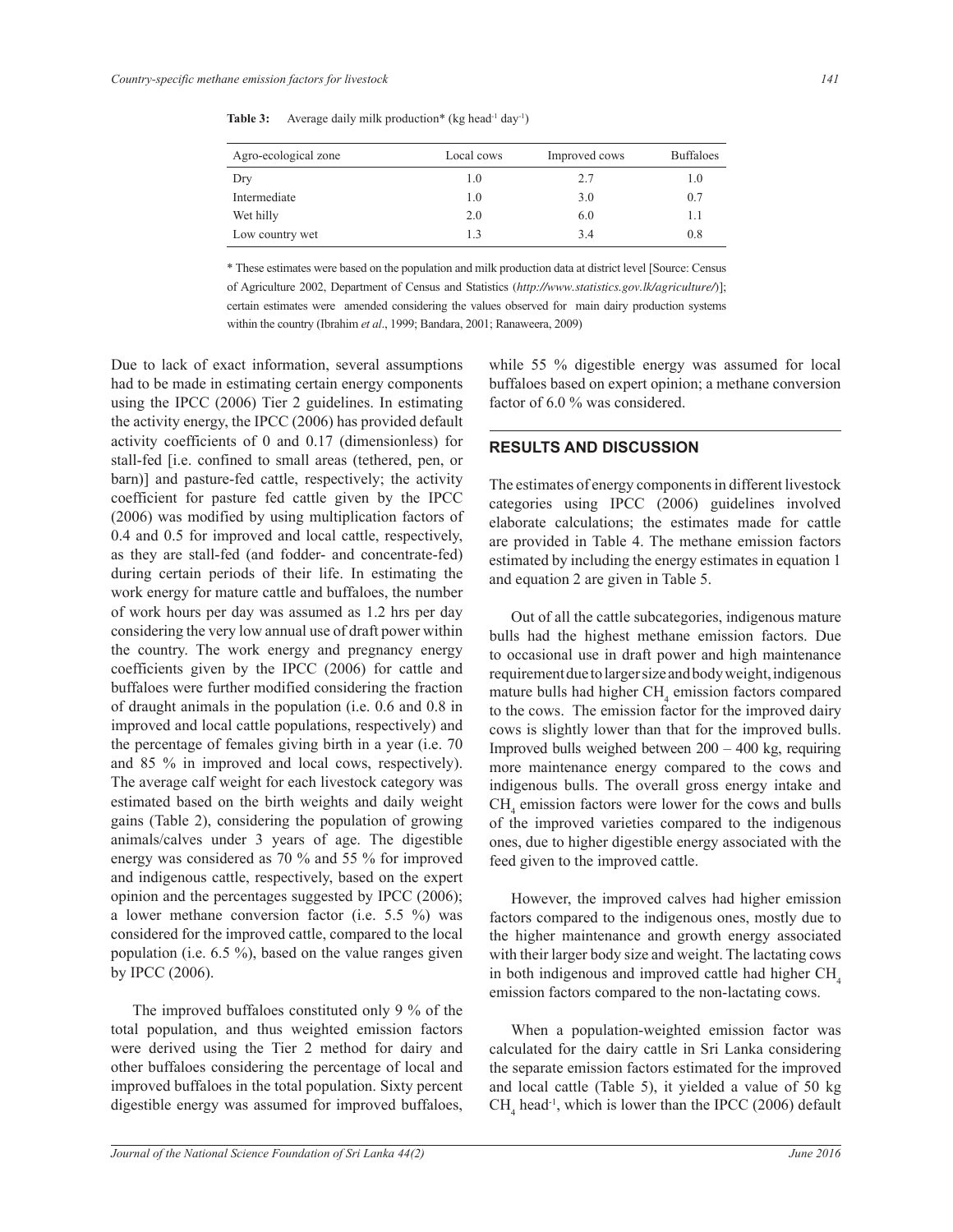| Cattle sub category           | Energy components $(MJ \, day^{-1})$ |        |     |                      |    |    |     |
|-------------------------------|--------------------------------------|--------|-----|----------------------|----|----|-----|
|                               | $\mathrm{NE}_{\mathrm{m}}$           | $NE_a$ | NE. | $NE$ <sub>work</sub> | NЕ | NE | GE  |
| Lactating cows (improved)     | 21.1                                 | 9      | 13  | na                   | na | na | 116 |
| Lactating cows (local)        | 17.4                                 | 10     | 4   | na                   | na | na | 120 |
| Non-lactating cows (improved) | 17.6                                 | 14.1   | na  | na                   | 2  | na | 90  |
| Non-lactating cows (local)    | 14.5                                 | 13.6   | na  | na                   | 2  | na | 114 |
| Bulls (improved)              | 26                                   | 19.6   | na  | 2                    | na | na | 128 |
| Bulls (local)                 | 18.2                                 | 15.3   | na  | 2                    | na | na | 136 |
| Calves (improved)             | 8                                    | 9      | na  | na                   | na | 9  | 43  |
| Calves (local)                | 6                                    | 7      | na  | na                   | na | 4  | 25  |

#### **Table 4:** Estimated values for different energy components in cattle

 $NE_m$  = net energy for maintenance;  $NE_a$  = net energy activity;  $NE_i$  = net energy for lactation,  $NE_{\text{work}}$  = net energy for work;  $NE_p$  = net energy for pregnancy,  $NE_{g}$  = net energy for growth,  $GE$  = gross energy; REM used in GE calculation for improved and local cattle were 0.53 and 0.47, respectively; REG for improved and local cattle were 0.33 and 0.247, respectively; na - not applicable

| Livestock category            |            |         | $CH4$ emission kg head <sup>-1</sup> yr <sup>-1</sup> |  |  |
|-------------------------------|------------|---------|-------------------------------------------------------|--|--|
| Dairy cattle                  |            |         | (IPCC default-58)                                     |  |  |
| - local                       | 52         |         |                                                       |  |  |
| - improved                    |            |         |                                                       |  |  |
| Other cattle                  |            | $32*$   | (IPCC default-27)                                     |  |  |
| - local                       |            | $32**$  |                                                       |  |  |
| - improved                    |            | $26***$ |                                                       |  |  |
| Estimates for sub categories: |            |         |                                                       |  |  |
| Non-lactating cows-local      |            | 49      |                                                       |  |  |
|                               | - improved | 32      |                                                       |  |  |
| Mature bulls                  | - local    | 58      |                                                       |  |  |
|                               | - improved | 46      |                                                       |  |  |
| Calves                        | - local    | 11      |                                                       |  |  |
|                               | - improved | 16      |                                                       |  |  |
| <b>Buffaloes</b>              |            | 49*     | (IPCC default-55)                                     |  |  |
| Dairy                         |            | 65      |                                                       |  |  |
| Other buffaloes               |            | 44      |                                                       |  |  |
| Sheep                         |            | 3       | (IPCC default-5)                                      |  |  |

**Table 5:** CH<sub>4</sub> emission factors estimated for enteric fermentation in Sri Lankan cattle and buffaloes estimated using IPCC (Tier 2) method

\* Final weighted average, as described within the text

\*\* weighted average based on the populations of sub categories

value of 58 kg  $CH<sub>4</sub>$  head<sup>-1</sup> for the Indian subcontinent. The values for the other cattle subcategories ranged from 11 to 58 kg CH<sub>4</sub> head<sup>-1</sup> (Table 5), yielding a populationweighted value of 32 kg  $CH<sub>4</sub>$  head<sup>-1</sup>, which is slightly higher than the default value of 27 kg  $CH<sub>4</sub>$  head<sup>-1</sup> given by the IPCC (2006).

The IPCC default emission factor for other cattle has considered non-lactating cows, bulls, and calves, with calves comprising a larger proportion among the other cattle categories; however, according to the cattle population census in Sri Lanka, the proportion of calves is less than 50 percent of the other cattle category,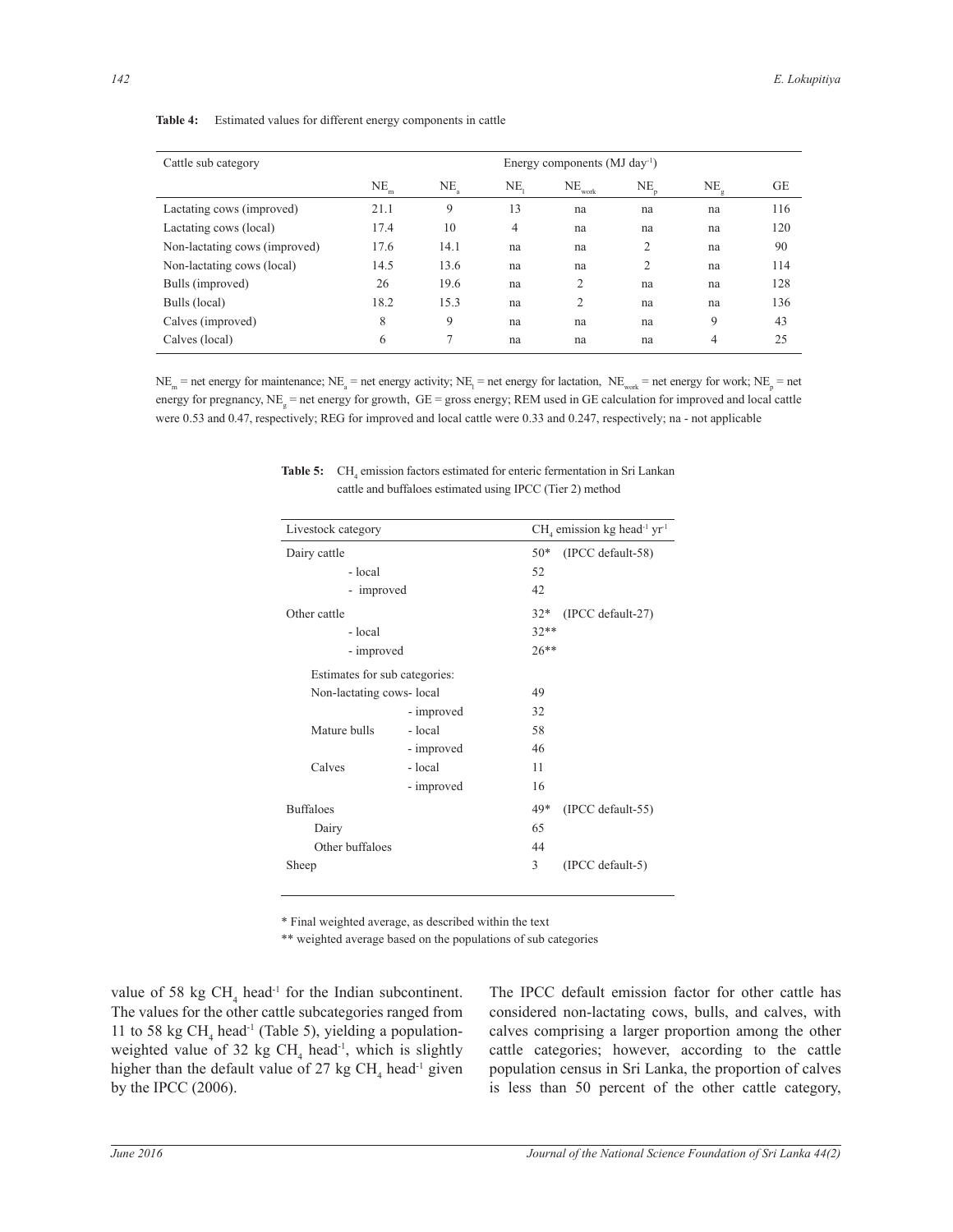contributing to a slightly higher emission factor for the other cattle. The population-weighted emission factors calculated for buffaloes (i.e.  $49 \text{ kg } CH_4 \text{ head}^{-1}$ ) and sheep (i.e. 3 kg  $CH<sub>4</sub>$  head<sup>-1</sup>) were lower than the IPCC (2006) default values of 55 and 5 kg  $CH<sub>4</sub>$  head<sup>-1</sup>, respectively. When the overall methane emissions calculated using the above emission factors from the three different ruminant livestock groups were compared, cattle, buffaloes, and sheep contributed to 72, 27, and 1 % of the total emissions, respectively.

 According to the IPCC (1997a; b; c; 2006) guidelines and good practice guidance (IPCC, 2000; 2003), the member countries are encouraged to develop countryspecific emission factors. Therefore, the methane emission factors derived for livestock subcategories in the current study will help improve the emission estimates in the next national greenhouse gas inventory to be produced by the country. However, due to lack of certain specific information required under the IPCC (2006) Tier 2 methodology, a few assumptions had to be made as described above; for instance, since there is no information available within the country on the daily use of draft power from cattle and buffaloes and the fraction of cattle exclusively grazing on pastures, the values had to be determined based on expert opinion. Therefore, the estimates from the current study might involve some uncertainty, although all the population data and majority of the coefficients used were countryspecific. The emission factors estimated in the present study need to be validated in the future, once a countrywide measurement network for methane emissions from livestock is undertaken in Sri Lanka.

## **CONCLUSION**

The methane emission factors estimated in this study using IPCC (2006) Tier 2 methodology are more representative of the national circumstances, as they are based on country-specific population characteristics. Overall, the estimated emission factors were lower than the default emission factors given by the IPCC (2006) for the Indian sub-continent except for other cattle, which had a slightly higher value. The methane emission factors estimated in this study will be helpful in improving the emission estimates of future national greenhouse gas inventories to be produced by Sri Lanka, and validation of the current estimates through adequate measurements will be worthwhile.

### **Acknowledgement**

The initial stages of this study were conducted while the author was serving at the Colorado State University, USA, and the funding for data collection within Sri Lanka was provided by the United Nations Development Programme (UNDP) under the TOKTEN (Transfer of Knowledge Through Expatriate Nationals) Programme. The support provided by Dr B.H.W.M.U.S. Bandara, former Director (Planning) of the Ministry of Livestock Development, and the officials of the Climate Change Secretariat of the Ministry of Environment, Sri Lanka is highly appreciated.

## **REFERENCES**

1. Abeygunawardena H., Rathnayaka D. & Jayatilake W.M.A.P. (1997). Characteristics of cattle farming systems in Sri Lanka. *Journal of the National Science Council of Sri Lanka* **25**(1): 25 − 38.

DOI: http://dx.doi.org/10.4038/jnsfsr.v25i1.5016

- 2. Bandara B.H.W.M.U.S. (2001). The current status of smallholder dairy systems in Sri Lanka. Smallholder dairy production and marketing - opportunities and constraints. *Proceedings of a South-South Workshop held at National Dairy Development Board (NDDB)* (eds. D. Rangnekar & W. Thorpe), Anand, India, 13 – 16 March 2001. National Dairy Development Board, India, Australian Centre for International Agricultural Research, Australia, and International Livestock Research Institute, Kenya, pp. 22 − 32.
- 3. Bandara D.M.D.S., Premaratne S. & Dematawewa C.M.B. (2011). Production and economic characteristics of intensive and semi-intensive dairy cattle management systems in vegetable based farming system in Welimada, Sri Lanka. *Tropical Agricultural Research* **22**(3): 314 – 323. DOI: http://dx.doi.org/10.4038/tar.v22i3.3704
- 4. Blaxter K.L. (1967). *The Energy Metabolism of Ruminants*, pp. 110 − 112. Hutchinson, London, UK.
- 5. Buvendran V. (1977). Production characteristics of Jersey-Sindhi grades in Sri Lanka. *Australian Journal of Agricultural Research* **28**: 747 − 753. DOI: http://dx.doi.org/10.1071/AR9770747
- 6. Central Bank of Sri Lanka (2013). *Annual Report 2013.* Central Bank of Sri Lanka, Colombo 01.
- 7. Department of Census and Statistics (2002). Available at *http://www.statistics.gov.lk/agriculture/*, Accessed 10 July 2015.
- 8. Ibrahim M.N.M., Staal S.J., Daniel S.L.A. & Thorpe W. (1999). *Appraisal of the Sri Lanka Dairy Sector*, *volume 1: Synthesis Report.* Department of Animal Science, University of Peradeniya, International Livestock Research Institute, Nairobi, Kenya, and Ministry of Livestock Development and Estate Infrastructure, Colombo, Sri Lanka.
- 9. Intergovernmental Panel on Climate Change (IPCC) (1997a). *Revised 1996 IPCC Guidelines for National Greenhouse Gas Inventories: Reporting Instructions* (eds. J.T. Houghton, L.G. Meira Filho, B. Lim, K. Tréanton, I. Mamaty., Y. Bonduki, D.J. Griggs & B.A. Callander), volume 1. IPCC, Meteorological Office, Bracknell, UK.